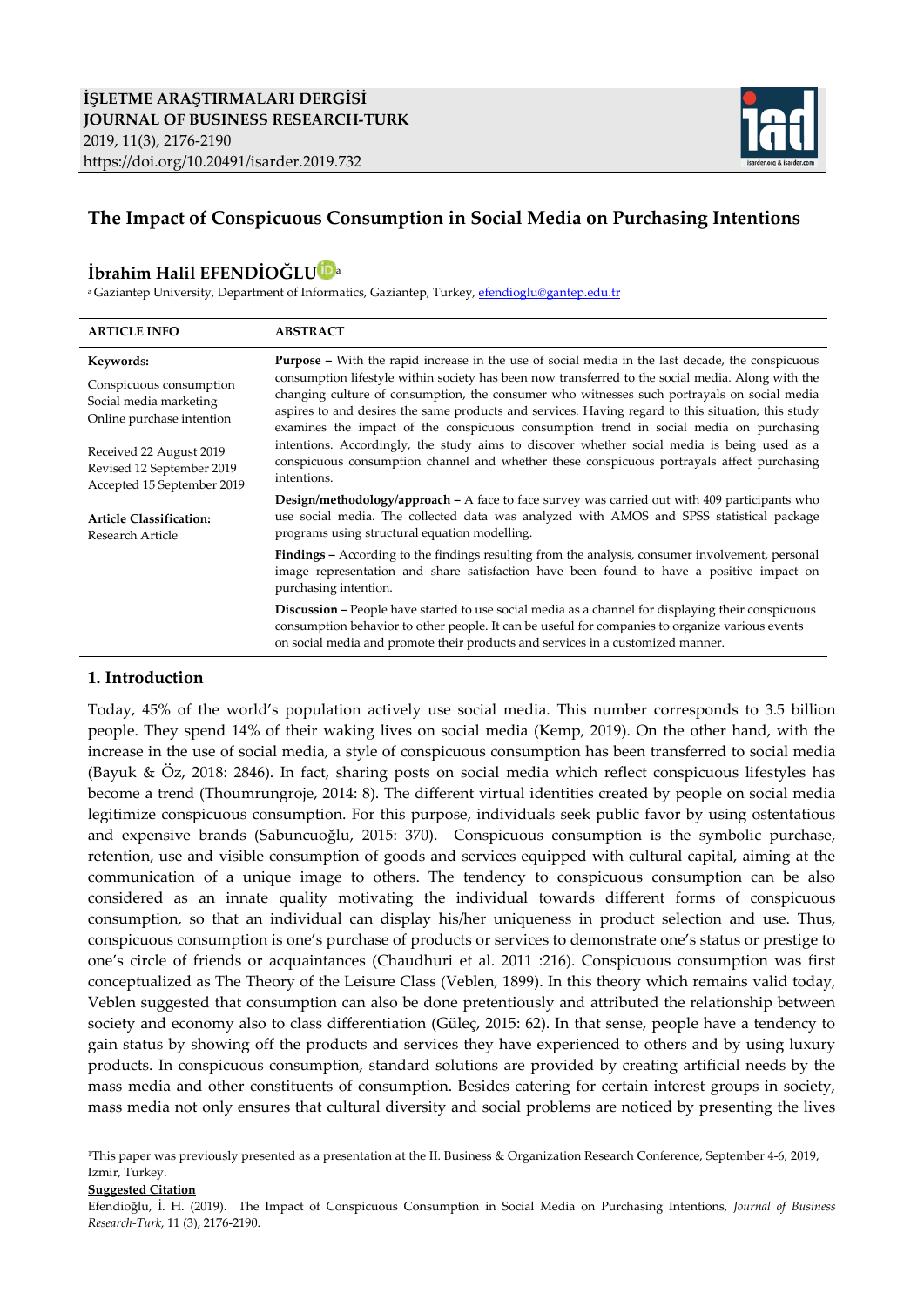and experiences of groups and societies, but also it provides information on a social event or phenomenon (Güner Koçak, 2017: 90).

The emergence of social media and its evolution into a medium of pretension is an extension of this reality. While consumption in the past was carried out by real people in real life in all its forms and purposes, today it has been moved to a virtual medium, which has begun to become the focus of all displays relating to conspicuous consumption and vanity due to narcissism or motives of public favor or increasing one's power, status and prestige. Social media constitutes this channel of pretension (Bayuk & Öz, 2018 :2846). Today people tend to show by sharing on social media that they are leading a glamorous life (GlobalWebIndex, 2019). Social media, which enables people to communicate with each other, creates a discussion environment and allows participation in social interaction, offers its users the opportunity to conduct more research and evaluate preferences in a short time as a media channel where information is shared and distributed. It is reasonable to assert that trends in consumer behavior are directly related to the use of social media which has a direct impact on consumer behavior (Can, 2017: 209). On the other hand, consumption is not only the purchase of tangible objects, but also a tool for the consumer to display who they want to be. In other words, consumers purchase the goods because of their symbolic meanings (Ünal et al. 2019: 222). Thus, people want to make sure their conspicuous consumption behavior is visible by their circle of friends and their followers. As a consequence of the increase in the number of smart phones and the popularity of the internet, individuals can share their conspicuous consumption on social media. In other words, people gather the luxury goods they have, the interesting places they go, how good they spend their time, the different food they eat under the umbrella of a luxury lifestyle and then tend to show this to people through social media. Driven to legitimize this identity reflected in social media through their consumption, individuals create conspicuous consumption by using glamorous brands which are liked and favored by society and symbolize power, prestige and success (Sabuncuoğlu, 2015: 369-370). In recent years, the majority of luxury brands have begun to more professionally manage their accounts on social media such as on Instagram, Twitter or Facebook, compared to other brands (Statista, 2019).

On the other hand, what is important is the way a consumer evaluates the products or services they intend to purchase. According to the Theory of Consumption Values, a consumer is affected by a number of economic, social and psychological values in their choice of product or service purchase (Sheth et al. 1991). A recent study based on this theory found that social and financial consumption values have a direct impact on purchasing intention, yet emotional and functional consumption values do not have a direct impact on purchasing intention. This finding also indicates that conspicuous consumers prefer the social values such as status, desirability or recognition that they can create by having the product rather than their own feelings and functionality regarding the product. The high price of a product as a financial value makes the consumer feel as if he belongs to a higher social class that purchases expensive products (Ural & Hallumoğlu, 2018: 57). In that sense, purchasing intention represents the consumers' willingness to purchase a certain product in the future and that consumer's plans to purchase the product. An increase in purchasing intention increases the likelihood of the purchase. In order for consumers to develop a purchasing intention regarding a certain brand, they must be able to evaluate all the appropriate brands in the market (Dodds, 1991: 15–17). Since communication between consumers and enterprises has developed thanks to social media, consumers can share their thoughts, requests and their dis/satisfaction concerning a product with both the enterprise and other users through social media. Thus, social media is considered as an element that triggers purchasing intention (Çetin & Kumkale, 2016: 91). On the other hand this research will be useful for luxury brands who want to increase consumer intention to buy using social media.

The main purpose of this research is to determine the impact of "Consumer Involvement", "Personal Image Representation", and "Share Satisfaction", which form the trend towards conspicuous consumption on social media, on purchasing intention. Thus, the impact of the trend towards conspicuous consumption on social media on purchasing intention will be determined and a contribution will be made to the literature on this subject. Therefore, this study which aims at examining the display of conspicuous consumption on social media and its impact on purchasing intention will first explain the important concepts regarding the matter and then investigate previous studies on this subject. Afterwards, the study model, hypotheses, and the supporting arguments will be presented. In the Methodology section, information will be provided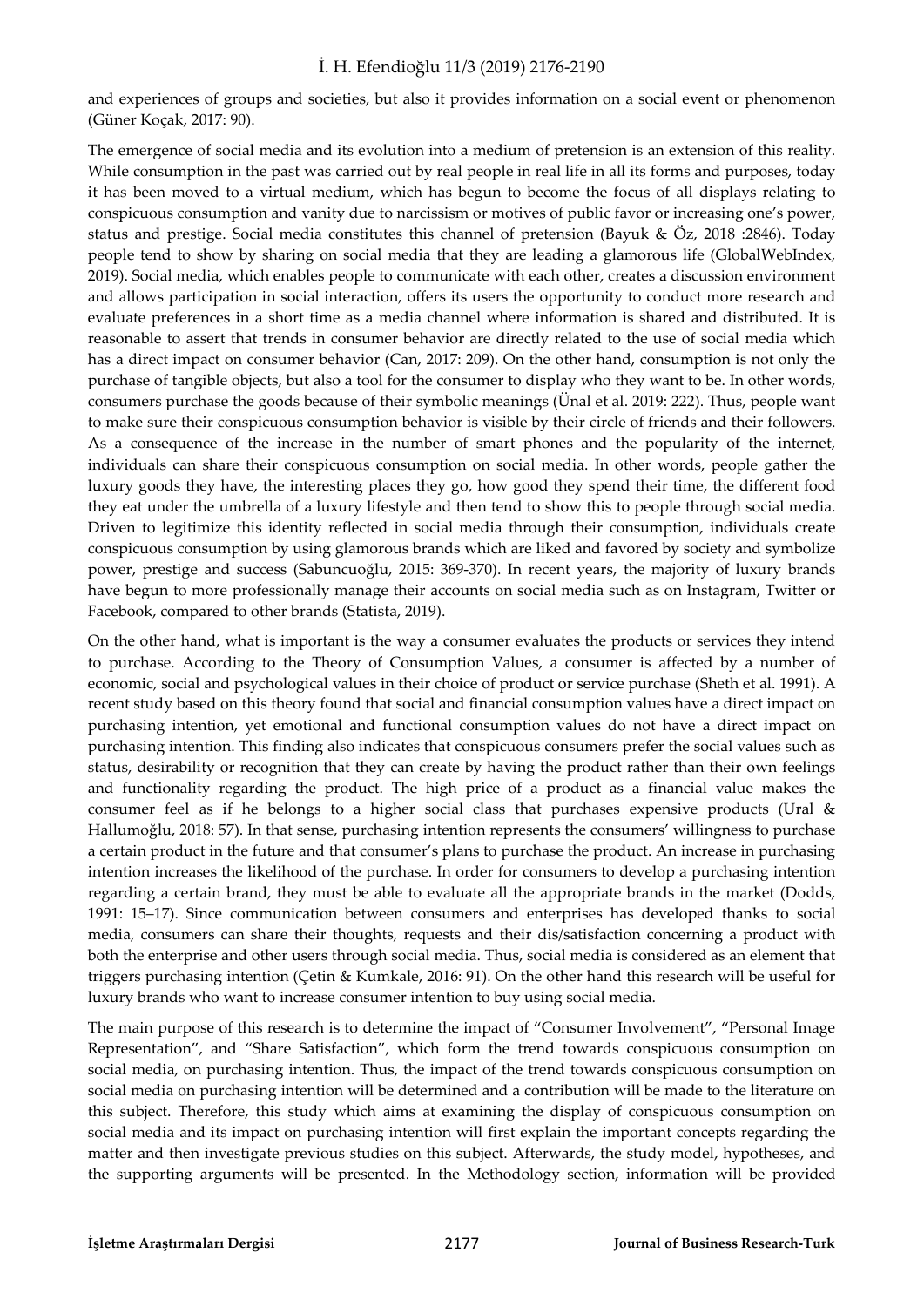regarding data collection and the analysis stage. In the final section, the theoretical and practical contributions of the study will be discussed.

#### **2. Literature review**

The development of a luxury market in a country goes through five main phases. These are described as: "The Elite", "The Accumulation of Wealth", "The Pretension Period", "Internalization" and "Lifestyle". The elite phase is observed in underdeveloped African countries. There is unbalanced income distribution in this phase and rulers can access a limited number of conspicuous products. The accumulation of wealth phase is observed in BRIC (Brazil, Russia, India and China) countries. There is economic development in this phase. Large numbers of the population spend on items apart from food and clothing items. Elites, on the other hand, prefer luxury. The pretension phase is observed in developing countries. In this phase, enough wealth is accumulated and the middle income group grows the luxury market segment. Luxury is seen as an economic status symbol. The internalization phase is observed in Far Eastern countries. In this phase, luxury is adapted to life and a sophisticated perspective is developed and the supply of luxury goods is diversified. The lifestyle phase is seen in developed countries. In this phase, luxury becomes a part of life and there is a customer mass that knows what they want and can even direct the luxury market (Deloitte, 2018; Gale & Scholz, 1994; Husic & Cicic, 2009) .

### *2.1. Conspicuous Consumption*

Consumer behavior can be defined as a consumers' evaluation before the purchase of certain goods or services, their way of using the goods or services to be purchased as well as their attitudes and behavior following their use of these goods or services. In general, the factors affecting consumer behavior are considered to fall into three categories as follows: demographic factors, socio-cultural factors and psychological factors (Durmaz, 2008: 10–15). It includes all behaviors of individuals during when they use a product or service or prefer or reject an idea or experience to satisfy their needs and desires. Therefore, certain fundamental factors must be discussed to understand why, when and how individuals exhibit their behavior in this process (Solomon, 2010: 27–30). The interest of businesses in the field of marketing where consumption and consumers are at the forefront and their efforts to make themselves noticeable in this field have been gradually increasing. Enterprises continue their race to influence consumers from the manufacturing process to the post-purchase evaluation stage so that they can compete. Consumers, on the other hand, have become much more conscious than ever thanks to advances in technology and have now reached a point where they can follow the market almost as fast as the active manufacturers do and can even direct it. Therefore, much more is needed in this field than what has been done so far in order to understand and impress consumers, who are now almost fully equipped with information (Yazıcı, 2018: 96).

Conspicuous consumption is defined as a type of consumption aimed at ostentation which emerged when consumers, rising to higher levels in the social hierarchy, have increased their demands rather than reducing, despite an increase in product prices and have preferred more expensive goods rather than satisfying their needs with cheaper and more economical goods (Bayuk & Öz, 2018: 2847). Having examined different lifestyles, Veblen considers this new lifestyle as a consumption chain based on the conspicuous consumption theory; and all kinds of products such as clothing, accessories, decorative objects, entertainment and other items can be considered as rings of the chain. He theorizes that people substitute their classical roles in their social lives with their consumption habits when determining their identities. Having inspired postmodernist studies, Veblen's consumption theory has an important place in understanding consumption culture and especially consumer behavior (Adalı Aydın, 2018: 127). Conspicuous consumption is a specific behavior of an individual through which wealth is displayed through luxurious spending on goods and services. Therefore, it differs from general convenience goods due to its prestigious quality and also differs from product satisfaction resulting from user reactions as opposed to real product usage. Consumers purchase certain goods to appear more powerful in the social hierarchy. In mostly capitalist societies, this implies an attempt to achieve a higher social status when considering the consensus nature of conspicuous consumption and the related public meanings(Özdemir & İnanç Sabuncuoğlu, 2018: 10). Today, if consumption is considered as a factor enabling socialization, it is possible to raise awareness in the individual regarding what, where and how to consume during this socialization process. What enables this awareness is mass media and the methods employed by this media such as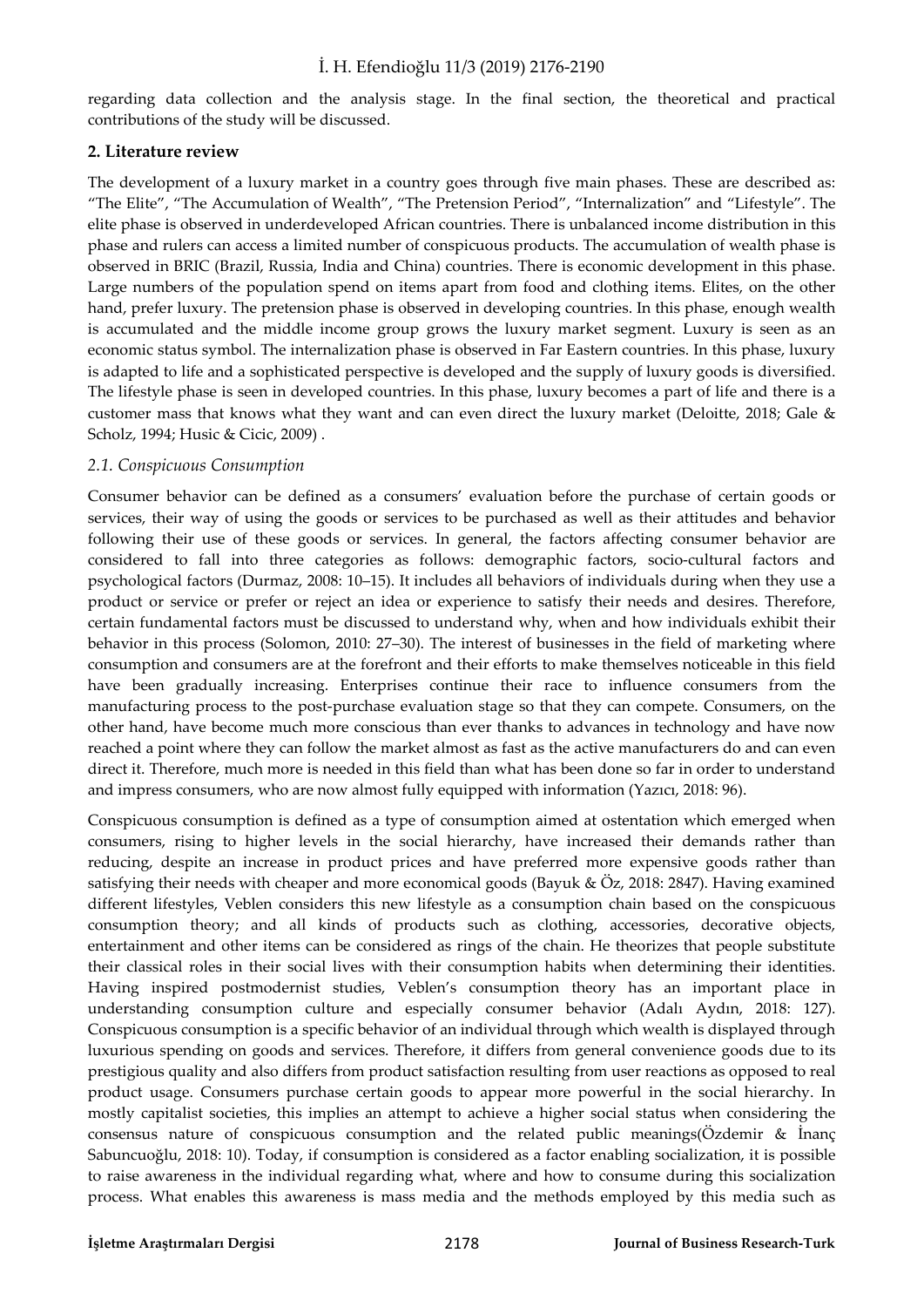advertisements, marketing and fashion. In this sense, a socialization process is portrayed when individuals adopt consumption habits, display the products they consume and communicate within their circles through the displayed products within the consumption society. Factors popularizing conspicuous consumption will be discussed within the context of technological advancements, mass media, urbanization, fashion, advertisement and shopping malls (Güner Koçak, 2017: 88). It is defined as a type of consumption aiming at display which emerged when consumers, switching class and climbing to higher levels in the social hierarchy, increased their demand rather than reducing despite an increase in product prices and preferred more expensive goods rather than satisfying their needs with cheaper and more economical goods (Boğa & Başcı, 2016: 465–466).

Among the studies related to conspicuous consumption in the literature, Marcoux et al. (1997) found in their study on the conspicuous consumption behavior of Polish consumers that a tendency to conspicuous consumption is quite common among the youth and Western products are favored over products of other origins. Chen et al. (2005) concluded in their study on the conspicuous consumption habits of Chinese consumers that Chinese immigrants are influenced by the culture they experience in Canada and have a high tendency towards conspicuous consumption. O'Cass and McEwen (2005) assessed the relationship between status consumption and conspicuous consumption. The findings of this study revealed that status consumption and conspicuous consumption are different structures. Hız (2011) determined that many people imitate the upper classes and push their limits by spending more than what they need to achieve status and prestige as well as to display of power. The scale developed by Chaudhuri et al. (2011) to examine the individual differences in conspicuous consumption trends is one of the most important contributions to the literature on conspicuous consumption. Thoumrungroje (2014) investigated the relationship between the frequency of social media use and conspicuous consumption; and his study revealed that the frequency of social media use has a positive, direct and important impact on conspicuous consumption. In addition, it was revealed that people who are more active on social media, in other words those who use social media more intensively, tend to purchase conspicuous consumption products more as a show of prestige; and this can be caused by the users' confidence in electronic word of mouth (EWOM). In their study, Boğa and Başçı (2016) discovered that a tendency to conspicuous consumption varies based on certain demographical characteristics. They showed that conspicuous consumption and monthly personal income level are directly proportional and that individuals who live in societies with high purchasing power are more prone to conspicuous consumption. They found that the higher the individual income attained, the more conspicuous consumption increases. In his study, Güner Koçak (2017) revealed that mass media, advertisements, fashion systems and big shopping malls have an important place in the use of consumed products for display purposes. According to the study, the products consumed provide information about the individuals' economic conditions, lifestyle, social position and status. In their study, Özdemir and İnanç Sabuncuoğlu (2018) identified a meaningful difference in the socio-economic status and conspicuous consumption tendencies of state university students and private university students in Konya. They found that the students from high income groups have a greater tendency towards conspicuous consumption when compared to the students from other income groups. Adalı Aydın (2018) selected 3 television commercials with purposeful sampling and analyzed them using the discourse analysis method. They examined the lifestyles displayed in the text of the advertisement, as well as the consumption-oriented behavior patterns and consumption discourse conveyed to the consumers. It was found that the text of the advertisement presented a lifestyle rather than promoting a product; and instilled common statements such as 'technological advancements', 'global consumption', 'being different/special', 'socializing thanks to the used product', 'change' and 'individualism'. The advertisements examined were observed to reflect the ideology of the consumption culture. Ekşi and Candan (2018) examined the impact of lifestyle on conspicuous consumption. The study concluded that lifestyle directly affects conspicuous consumption.

#### *2.2. Conspicuous consumption on social media*

Communication has enabled the lifting of borders in a world shrinking as a result of globalization. Therefore, human values such as speaking, discussing, listening and sharing are able to be rapidly transferred from one side of the world to the other without any loss of time. This development that enables sharing information, emotions and thoughts by linking computer networks has formed the basis of the concept of social media. Deemed as a new lifestyle, perspective and a body of philosophical thought, social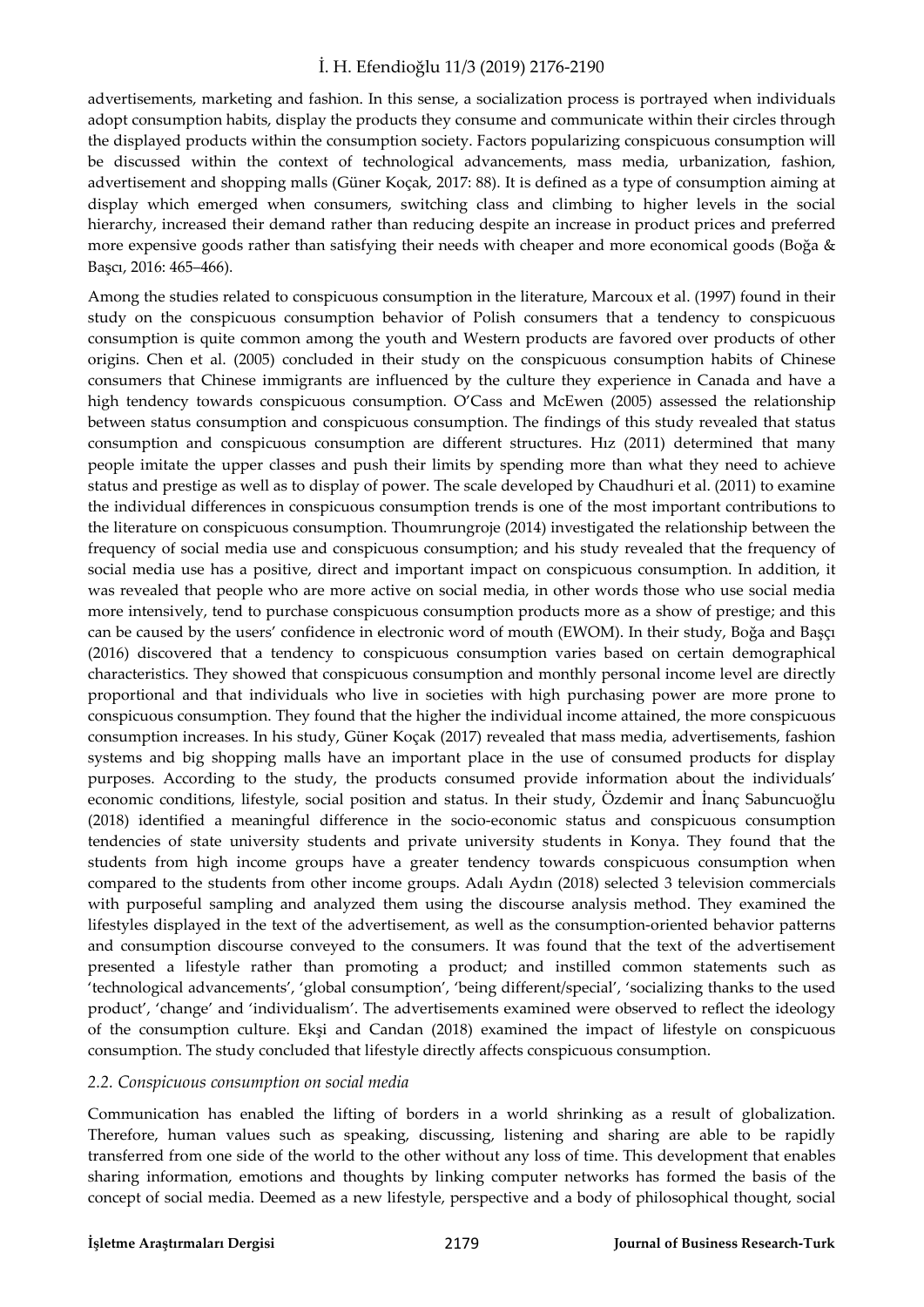media means more than mere transfer. Also considered as a self-realized social transformation project,this concept is a digital habitat where experience, knowledge, thoughts, emotions and judgments are followed, evaluated, interpreted and shared through computer technology (Çetin & Kumkale, 2016: 91). The continuous development of social media and the rapid and global spread of this development has influenced the consumption cultures of consumers as well as many other areas of life. Limited to purchasing products from only physical stores in the past, the consumption culture has mostly, but not entirely, yielded to online platforms thanks to the various opportunities offered by the internet and social media. In addition to purchasing products via the internet and social media, consumers can also access all necessary information about a product effortlessly and can compare different products at the same time (Çelebi & Pırnar, 2017: 367).

Considering the studies relating to social media and pretension available in the literature, Sabuncuoğlu in his study (2015) evaluated the identity representations of individuals who use social media platforms as a new medium for the purpose of conspicuous consumption, which brands they prefer in order to show off, how and for what purpose they make these efforts and the reflections of their shares on other individuals. Taylor & Strutton (2016) showed how the use of Facebook is positively correlated with envy and narcissism. Eventually, they determined that an individuals'desire for self-promotion and tendency to participate in conspicuous consumption increased through the use of social media. In their study, Bayuk and Öz (2018) found that those who use social media more intensively are more prone to share pretentiously on such platforms. Besides, they concluded that the most fundamental and powerful motives of users who perform conspicuous consumption on social media is first imitation, then display and uniqueness, respectively. Taylor's study (2016) suggested that higher levels of social media use increases users' concerns about their lack of opportunity for socializing and gaining new experiences. It has been proven that negative emotions such as jealousy have a strong impact on motivating social media users to participate in the consumption of attention-grabbing status products and services. In particular FOMO (fear of missing out) was found to be motivating social media users to engage with prominent goods and experiences. The study revealed FOMO's relationship to those who share their photos with prestigious brands and products on social media and participate in luxurious vacations or status-raising activities.

# *2.3. Purchasing Intention (PI)*

Attitudes, intentions and behaviors are concepts that affect each other and generally occur in a certain order. According to the Theory of Planned Behavior, one's behavior is not realized only by one's own will; beliefs, attitudes, subjective norms and perceived behavioral control also determine the intention of the person to perform the behavior, and thus form the behavior. According to the theory, behavioral intention is the most important determinant and direct precursor of behavior (Ajzen, 1991). A consumer's plans to purchase a certain amount of a particular brand or product over a specified period of time is referred to as the consumer's intention to purchase a particular product or service. Purchasing intention does not necessarily mean that it will become a purchasing decision. Therefore, although it is difficult to measure, purchasing intention can be assessed within the framework of a consumer's willingness to purchase a product in the future (Çetin & Kumkale, 2016: 92). For marketing, it is very important to understand the value creation processes of enterprises that drive consumers to create purchasing intentions. It is because this understanding undoubtedly enables enterprises to see the transformation of their marketing activities such as profitability and market share (Zeren & Gokdagli, 2017: 92).

The studies (Park et al. 2007) on similar subjects indicate that purchasing intention increases when the quality and number of product reviews on online platforms by highly involved consumers increase. The studies (Jiang et al, 2010) revealed that consumers' greater interest and participation in the website positively affects purchasing intention and the studies (Hollebeek et al, 2007) show that consumers with high levels of product participation attach less importance to price, while consumers with less purchase participation give more importance to price reductions.

Among the studies in the literature on purchasing intention, the study by Çiftyıldız and Sütütemiz (2011) on car brands showed that the impact of some traits (hedonism for Mercedes, uniqueness for BMW and appeal for AUDI) vary according to the brand. The study concluded that the impact of brand features such as appeal and quality on eagerness to purchase can vary from brand to brand. In their study, Cop and Gülez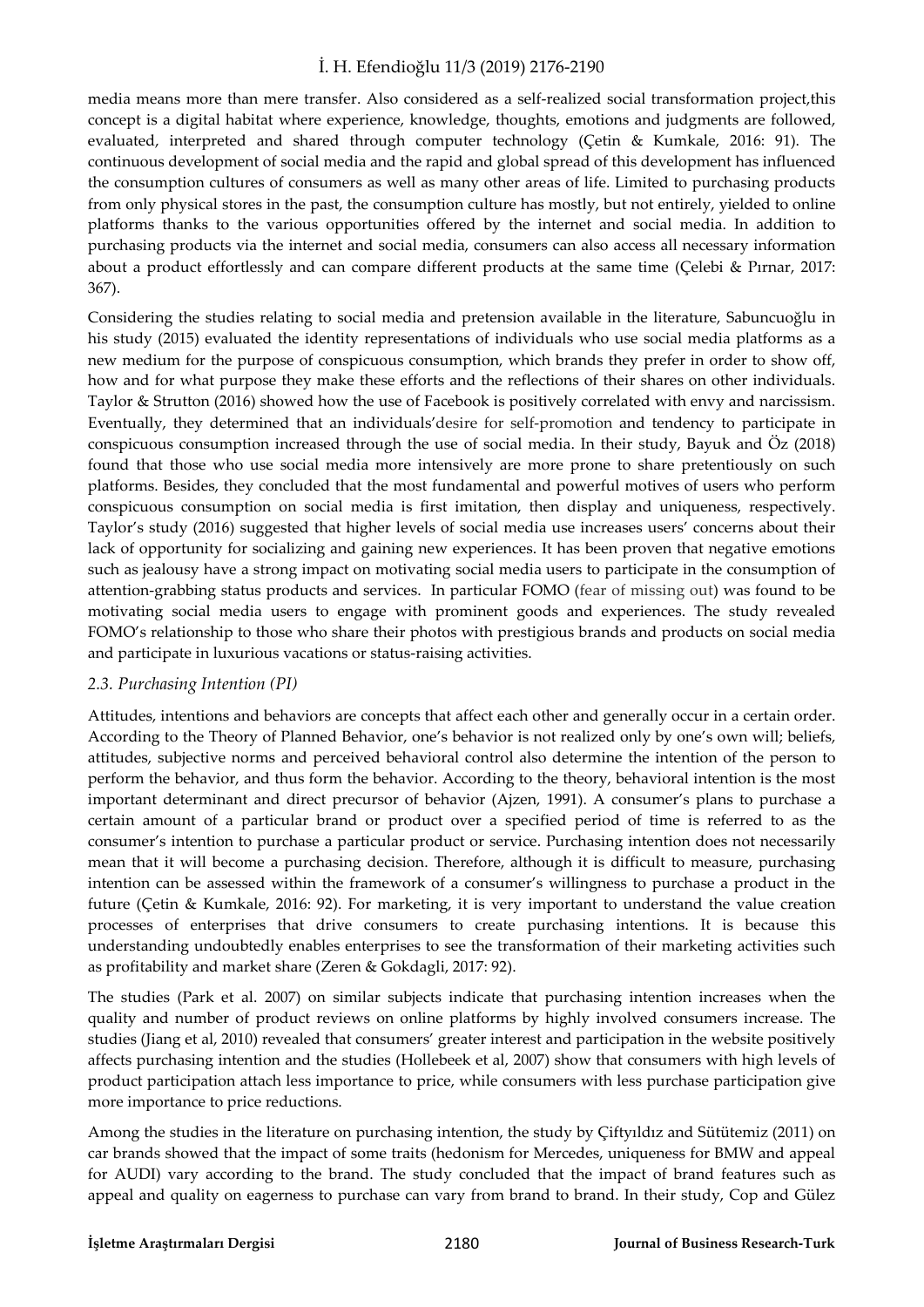(2016) revealed that the attitudes of female consumer generations towards imitation products, as well as seeking normative and informative sensitivity and innovation, personal taste, perception of price-quality, brand sensitivity and brand loyalty positively influenced the purchasing intention. Çetin and Kumkale (2016) demonstrated that when social media users see the selective and distinctive elements regarding a product they want to acquire on social media platforms, they develop a purchasing intention even if they do not spend a lot of time on social media. Can (2017) found that attitudes towards expressing appreciation and perceived herd behavior had a positive effect on purchasing intention. Orel et al. (2017) found that sentimental value is the strongest consumption value affecting a consumers' intention to purchase functional foods. This value was found to be followed respectively by novelty value, functional value-quality and situational value. They determined that purchasing intention for functional foods has a positive impact on purchasing behavior.

Aksoy & Gür (2018) studied the impact of consumer perception regarding social media commercials on purchasing intention. According to the results of the study, among a set of consumer perceptions regarding social media commercials, offering entertainment, trustworthiness and economic contributions were all found to have a positive impact on consumer's purchasing intention. In their study, Ural and Hallumoğlu (2018) revealed that, among consumption values, social and financial values have a positive and meaningful impact on the tendency to conspicuous consumption. However, they found that sentimental value and functional value have an insignificant impact on conspicuous consumption tendencies. In addition, they showed that among consumption values, social and financial values as well as conspicuous consumption tendencies have a positive impact on purchasing intention. However, they found that functional and sentimental values are irrelevant to purchasing intention. In their study, Ünal et al. (2019) showed that status consumption and creative selection affect social consumption motives, and clarity of self-conception prevents unpopular choices and similarities as well as affecting social consumption motives and purchasing intention. They suggested that peer pressure is a moderating factor in the relationship between clarity of self-conception and social consumption motives. They showed that while social consumption motives affect the attitude towards a luxury brand, positive attitudes increase the intention to purchase the luxury brand.

# **3. Hypotheses development**

The research model developed during the literature review and tested during the study is shown in Figure 1. In this section, variables relating to the described research model and hypotheses based on the related literature have been developed.

As a result of the incredibly fast spread of laptops, tablets and especially smartphones following the introduction of the internet, almost everyone has begun to spend at least a few hours a day on social media platforms. A good number of people perform pretentious displays on these platforms. Indeed, it is a common sight to see the exhibition of, especially, luxury products and brands on social media to attract people (Bayuk & Öz, 2018: 2846). By enabling individuals to create a certain profile, social media offers people the opportunity to manifest and even boost their social status and personal image by sharing content symbolizing their own lifestyle (İlhan & Uğurhan, 2019: 38). One of the most important reasons for subjecting social media to conspicuous consumption is the desire to display status and prestige. In general, the lower classes in a society are motivated to imitate the higher social classes and to display luxury consumption due to the bandwagon effect. Therefore, they share their pretentious activities on social media platforms. The main purpose for such people is usually a feeling of belonging to and adapting to a group; because, if they succeed in doing so, they can achieve the status and prestige of being in a higher group. Again, higher class groups seek certain qualities such as uniqueness and rarity as an indicator of their privilege and exclusivity in their consumption/leisure activities performed due to the motives created by the snob effect. If they feel privileged, they share this on social media platforms to make their followers in the same or lower social groups jealous or to prove their power, status and prestige (Bayuk & Öz, 2018: 2849). On social media, people pretentiously share the privileged products they consume such as cars, houses, jewelry and clothing as well as privileged leisure activities such as fun vacations and private time spent at restaurants and cafes. There are a few principal reasons for this. First of all, since the identities on social media have a fluid structure, people do not consider themselves as one and only on these platforms. Therefore, the identities revealed on social media platforms do not always reflect reality. As a matter of fact, the individual displays himself on his social media account with a different, inflated, knowledgeable,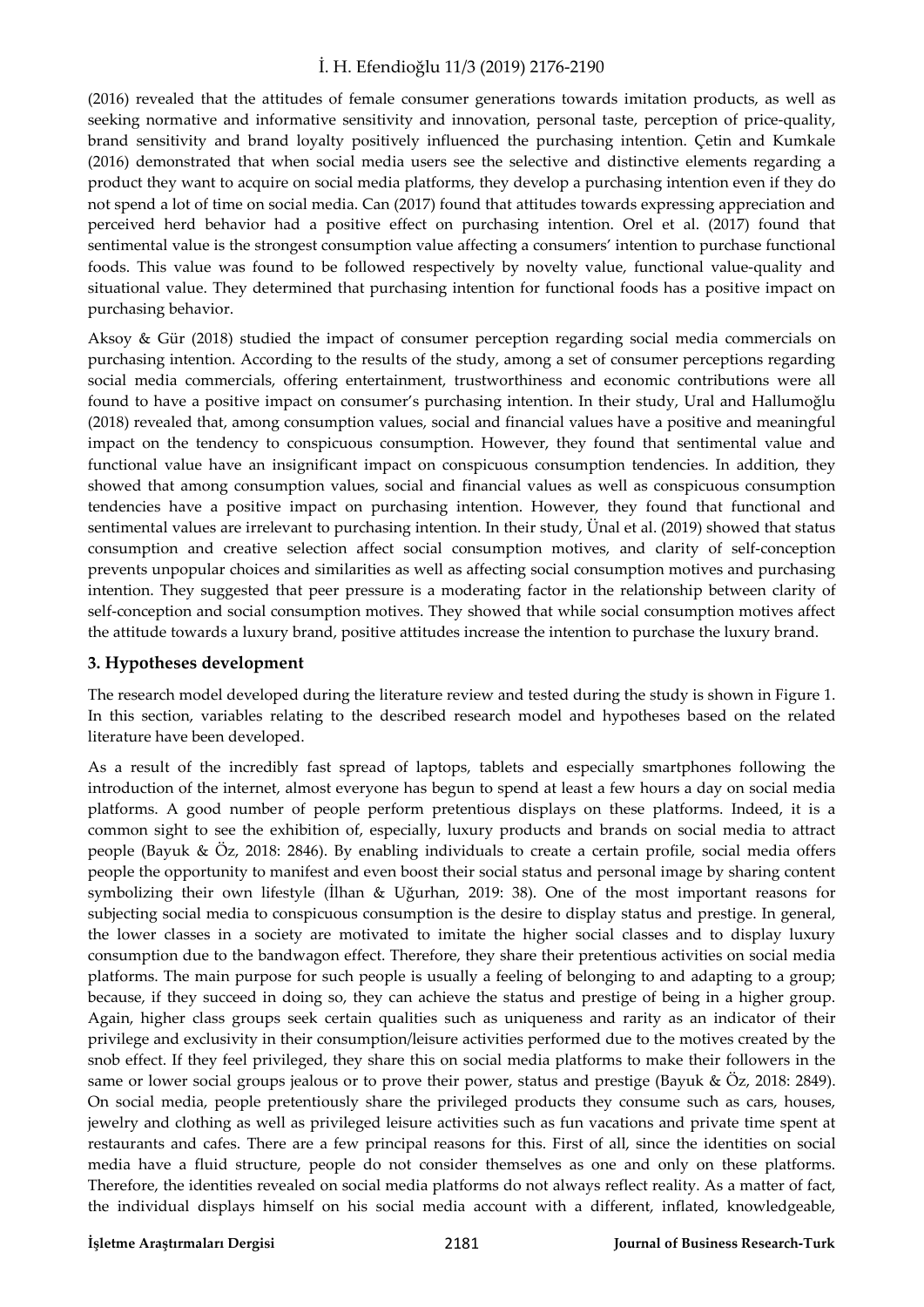sophisticated, wealthy, etc., personality due to his need for respect, appreciation or proof of belonging to a group etc.; thus, he can experience virtual satisfaction thanks to this mask. In other words, there may be significant differences between an individual's real image and the desired image (Sabuncuoğlu, 2015: 373).



**Fig. 1.** Research Model

### *3.1. Consumer Involvement (CI)*

Involvement is the personal sense of importance and level of interest attributed to a stimulant under certain conditions. Thus, it is a motivational structure partially based on initial factors of personal values and needs (Zaichkowsky, 1986). Involvement is defined as the values that are important for the consumer as well as the personal level of interest in the situation or stimuli that leads to success. The expression of consumers' own experiences is explained as the extinction of behavior or the development of relations with the brand. Thus, Involvement means emphasis on the importance of the products owned, used and purchased by consumers. A consumer's interest is also expressed as the value perceived related to a certain situation or stimulus (Erbaş, 2016: 384). Involvement is an instinctual phenomenon that determines the level of motivation, stimulation and interest shown for a certain stimulus (Mitchell, 1981: 26). Consumer involvement is the emphasis on the importance of the products owned, used and purchased by the consumers. A consumer's desire for social popularity makes involvement easier through "likes" on social networks (Armağan & Gider, 2017: 696). Thus, the hypothesis of the study determined after a review of the literature to test the impact of consumer involvement on purchasing intention is as follows:

**H1.** Consumer involvement positively affects purchasing intention.

#### *3.2. Personal Image Representation (PIR)*

Social media offers individuals a platform where they can willingly manifest their lifestyles or access the lifestyles of others and can display their personal images. In addition, the fact that social media is free of time and space limitations, it is easy and cheap to access and even offers bidirectional communication making it suitable for conspicuous consumption (Sabuncuoğlu, 2015: 372). People try to create an image that they wish to exist in the minds of others because, an individual can exhibit his status in the society and can become different from the other people thanks to this image (Featherstone, 2013: 40–45). Consumers have begun to seek more than just physical satisfaction in the goods and services that they purchase for conspicuous consumption. Similarly, since consumers who have a tendency to conspicuous consumption want to experience such feelings in the goods and services they purchase, it could be suggested that sentimental value affects the tendency to conspicuous consumption (Ural & Hallumoğlu, 2018: 50). Therefore, the hypothesis of the study determined after a review of the literature to test the impact of personal image representation on purchasing intention is as follows:

**H2.** Personal image representation positively affects purchasing intention.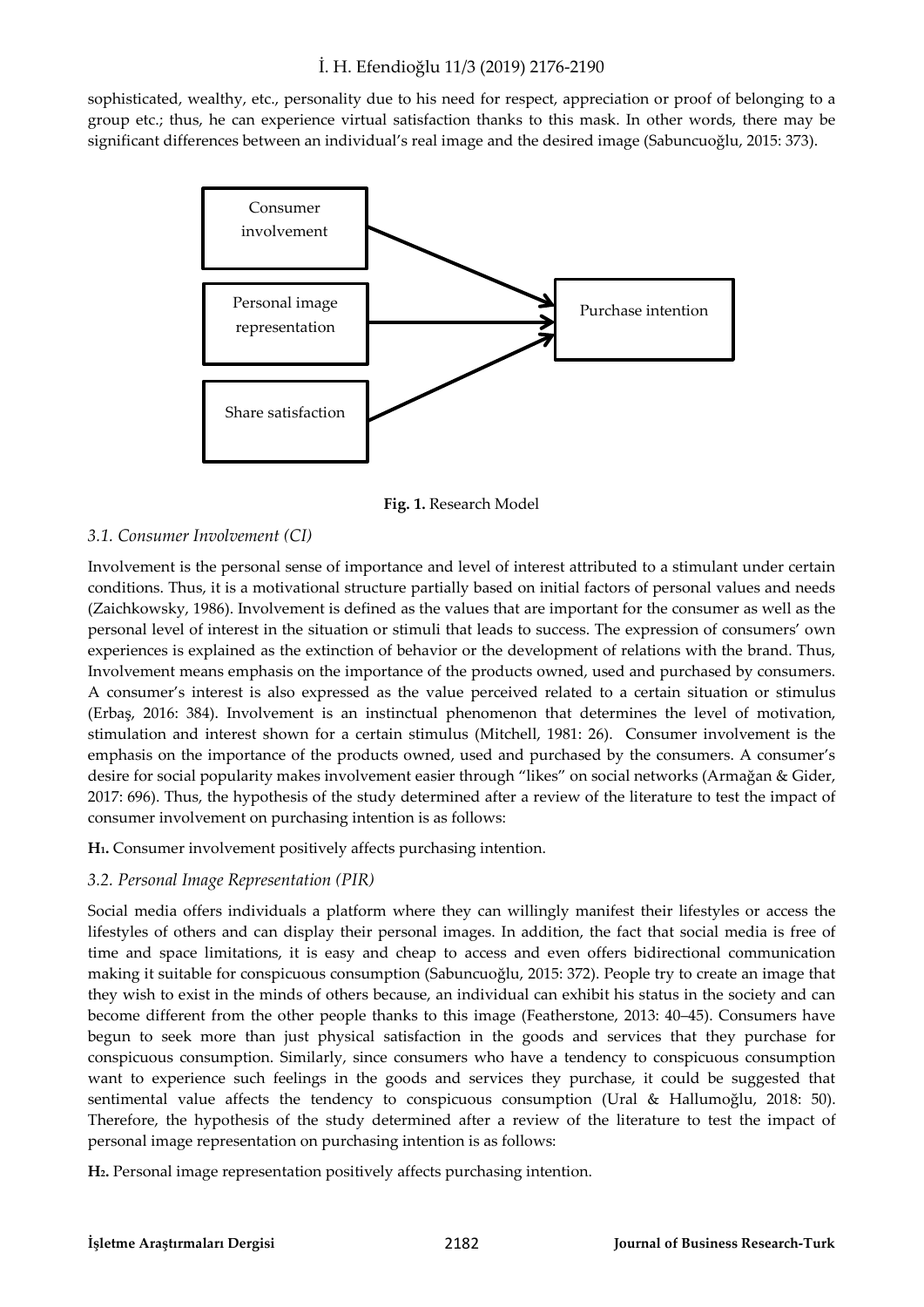#### *3.3. Share Satisfaction (SS)*

The feelings of a consumer created by a product play a role in each purchasing decision. The feelings created by the product such as enjoyment, satisfaction and relaxation etc. may affect conspicuous consumption tendency (Ural & Hallumoğlu, 2018: 50). Individuals make an effort to gain credit by sharing positive content or information about themselves on their profiles created on social media applications. If what is shared by the individual receives likes, the individual's self-confidence is accordingly boosted. This enables the individual to create a positive image in the eyes of other individuals. In this sense, there is an emphasis on the liking and commenting actions of individuals regarding conspicuous consumption tendencies on social media (Thoumrungroje, 2014: 8–11). In addition, it is suggested that the main purpose of individuals in social media applications is self-display and sharing their existence with others. Also, the literature discusses an individual's efforts to look like an important person and even a star in their social media shares (Uyanık, 2013: 2–4). Thus, the hypothesis of the study determined after a review of the literature to test the impact of share satisfaction on purchasing intention is as follows:

**H3.** Share satisfaction positively affects purchasing intention.

# **4. Methodology**

The study benefits from the scale developed by İlhan and Uğurhan (2019) to measure conspicuous consumption tendencies on social media as well as the study performed by Aksoy and Gür (2018) to measure purchasing intention. For this purpose, the first part of the survey consisted of 7 questions to measure demographic data. The second part covered 14 questions to measure conspicuous consumption on social media as well as 4 questions to measure purchasing intention. All statements in the second part have a 5-point Likert type design. These statements are in the format of a 1 to 5 points scale (1- Do not agree at all, 5- Completely agree). The study population is made up of social media users who live in the province of Gaziantep in Turkey. Due to time and cost constraints, the population was selected by the convenience sampling method which is one of the non-random sampling methods. When the population is 500,000 and greater and the confidence interval is 95%, a sufficient sample size is calculated as being 384 for the convenience sampling method (Yazıcıoğlu and Erdoğan, 2004: 50). Considering possible inconsistent and inadequate responses in the study, a face-to-face survey was carried out with 409 people. The surveys were evaluated on the basis of the data obtained from the study and the statistical tests were analyzed using the SPSS and AMOS package programs.

#### **5. Results**

Among 409 participants in the study, 44.3% (181) were male, and 55.7% (228) were female; thus, the gender distribution appears to have been relatively balanced. In addition, the majority of the participants were young; and 36.2% (148) of them were between the ages of 20 and 29. The highest level of education among the participants was high school. In addition, the monthly income distribution among the participants was similar. The majority of the study participants were engaged in their own business and the majority used social media for 1 to 2 hours per day. All the demographic data collected from the study is shown in Table 1.

| Frequency | Percentage |
|-----------|------------|
|           |            |
| 181       | 44.3       |
| 228       | 55.7       |
|           |            |
| 51        | 12.5       |
| 148       | 36.2       |
| 64        | 15.6       |
| 35        | 8.6        |
| 48        | 11.7       |
| 63        | 15.4       |
|           |            |

**Table 1.** Demographic characteristics of the participants.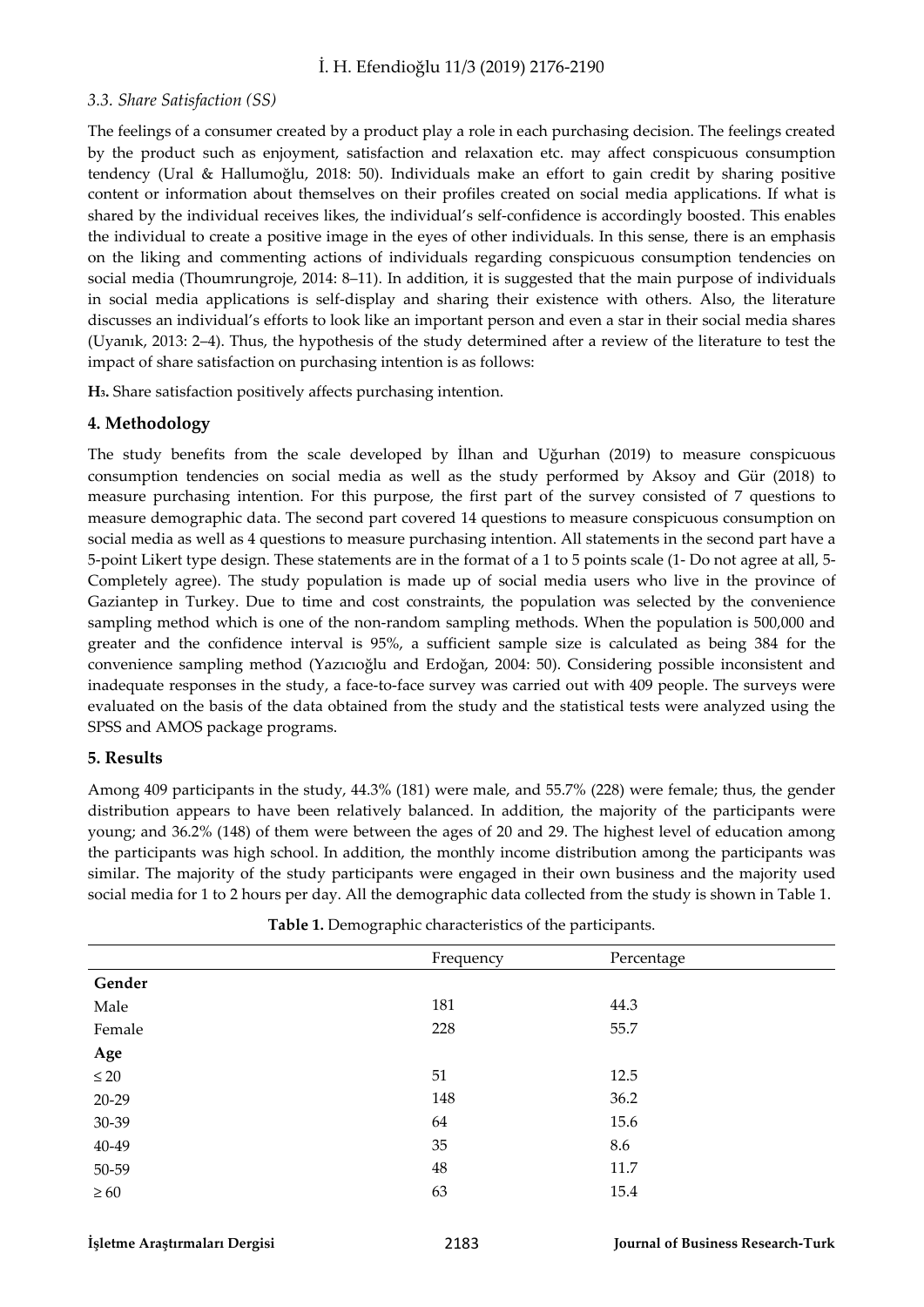| <b>Marital Status</b>      |     |      |
|----------------------------|-----|------|
| Divorced/Widow             | 47  | 11.5 |
| Single                     | 185 | 45.2 |
| Married                    | 177 | 43.3 |
| Education                  |     |      |
| Primary school             | 71  | 17.4 |
| High school                | 101 | 24.7 |
| Undergraduate              | 68  | 16.6 |
| Graduate                   | 98  | 24.0 |
| Master                     | 50  | 12.2 |
| Doctorate                  | 21  | 5.1  |
| <b>Monthly Income</b>      |     |      |
| $\leq 500$ \$              | 91  | 22.2 |
| 501 \$-1000 \$             | 68  | 16.6 |
| 1001 \$-1500 \$            | 90  | 22.0 |
| 1501 \$-2000 \$            | 63  | 15.4 |
| 2001 \$-2500 \$            | 70  | 17.1 |
| $≥2501$ \$                 | 27  | 6.6  |
| Job                        |     |      |
| Unemployed                 | 24  | 5.9  |
| Student                    | 85  | 20.8 |
| Self-employed              | 133 | 32.5 |
| Public servant/Academician | 82  | 20.0 |
| Private sector employee    | 85  | 20.8 |
| Daily social media usage   |     |      |
| Seldom                     | 95  | 23.2 |
| $\leq 1$ h                 | 85  | 20.8 |
| $1 h - 2 h$                | 139 | 34.0 |
| $2h-3h$                    | 35  | 8.6  |
| $\geq 3 h$                 | 55  | 13.4 |

# *5.1. Measurement model*

The reliability and validity of the scale were assessed in order to evaluate the measurement model. The two step approach suggested by Gerbing and Anderson (1988) for the measurement model construction and testing was followed. First, the measurement model to test the reliability was examined. AVE values were above 0.5 (Ruvio and Shogam, 2008; Fornell and Larcker, 1981), and CR were above 0.7 (Hair et al., 2006). Thus, average variance extracted (AVE), composite reliabilities (CR) and the Cronbach alpha coefficient were employed for the reliability evaluations of the scales in the survey. Cronbach's alpha of all constructs were found to be greater than the threshold of 0.7 (Kline, 2005) for basic research (Nunnally and Bernstein, 1994). AVE, CR and Cronbach's alpha reliability analyses were applied to the scale to determine whether the statements on the scale were consistent. The scales' AVE values vary between 0.556 and 0.713; the CR values vary between 0.799 and 0.869; and Cronbach's alpha reliability coefficients vary between 0.822 and 0.857. According to these findings, the scale in general and all variable groups can be considered as highly reliable. Table 2 presents the reliability analysis results of the main scale in the survey form. Secondly, a validity study was performed. The study was adapted from the models whose validity had been previously tested. Construct validity factor analysis of the applied survey form was determined by using the Direct Oblimin rotation method. According to the results of the factor analysis, Kaiser-Meyer-Olkin (KMO) value was determined as 0.955 and the Barlett test was found to be meaningful. Therefore, it was found that the scales used in the study were appropriate for factor analysis according to the results of the KMO and Barlett tests; and thus, it was possible to create meaningful data groups. In addition, all factor loadings were significant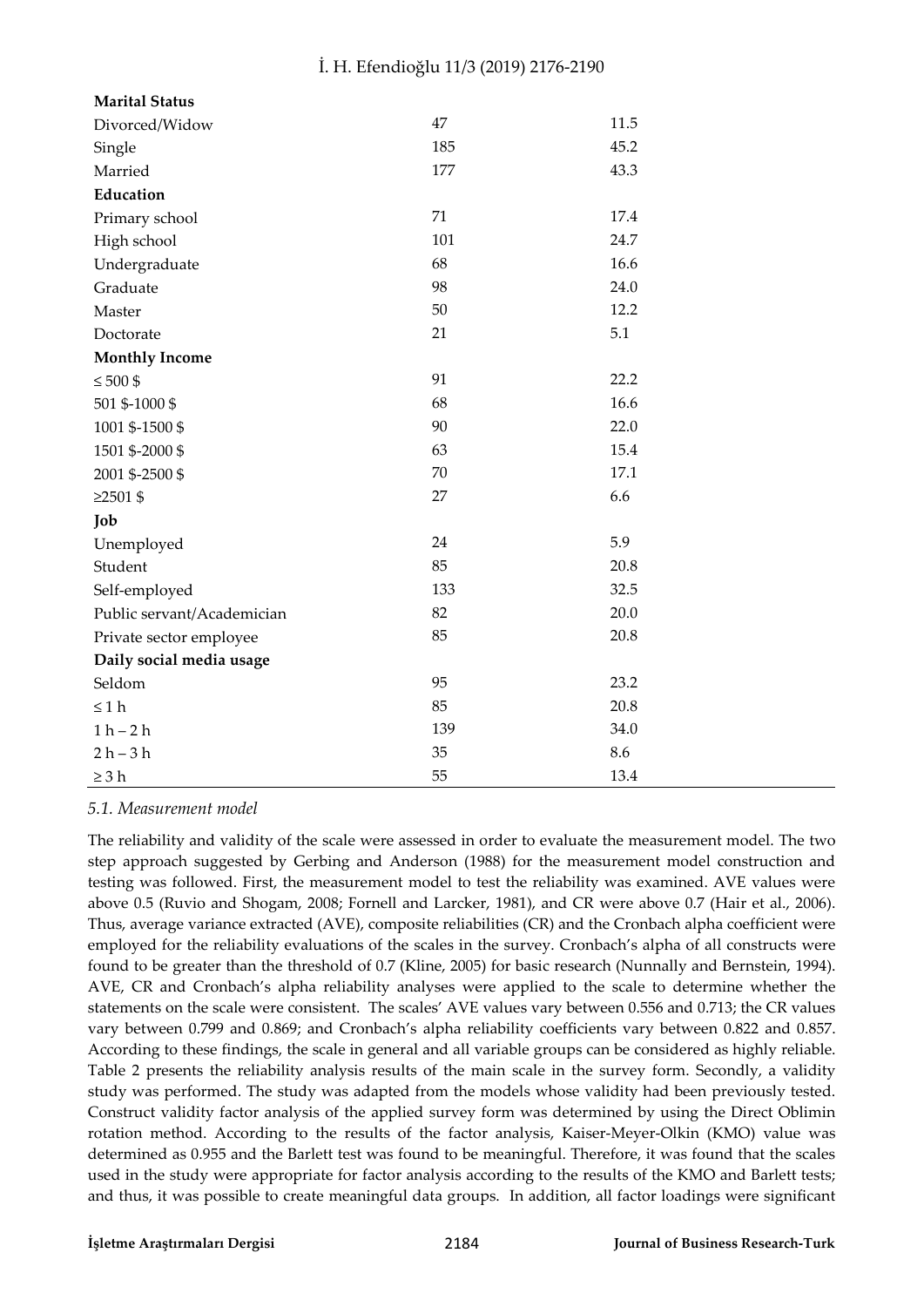and above 0.6 (Bagozzi et al., 1991). In addition to all these, discriminant validity was examined by comparing the correlations among the constructs and the AVE values. As shown in Table 3, for each factor, the square root of AVE is significantly greater than its correlation coefficients with other factors, showing good discriminant validity (Gefen et al., 2000). Therefore, all the measures satisfied the discriminant validity of the constructs. The assessment of the validity results indicated that the constructs can be used to test the conceptual model.

| Variable                      | Item             | Foctor loadings AVE |       | ${\sf CR}$ | Cronbach's alpha |
|-------------------------------|------------------|---------------------|-------|------------|------------------|
|                               |                  | <b>CFA</b>          |       |            |                  |
|                               | CI1              | 0.767               | 0.556 | 0.860      | 0.854            |
| Consumer Involvement          | CI2              | 0.838               |       |            |                  |
|                               | CI <sub>3</sub>  | 0.827               |       |            |                  |
|                               | CI <sub>4</sub>  | 0.669               |       |            |                  |
|                               | CI5              | 0.600               |       |            |                  |
|                               | PIR1             | 0.750               | 0.573 | 0.869      | 0.857            |
| Personal Image Representation | PIR <sub>2</sub> | 0.733               |       |            |                  |
|                               | PIR <sub>3</sub> | 0.781               |       |            |                  |
|                               | PIR4             | 0.733               |       |            |                  |
|                               | PIR <sub>5</sub> | 0.652               |       |            |                  |
| <b>Share Satisfaction</b>     | SS <sub>1</sub>  | 0.808               | 0.713 | 0.799      | 0.822            |
|                               | SS <sub>2</sub>  | 0.788               |       |            |                  |
|                               | SS <sub>3</sub>  | 0.738               |       |            |                  |
|                               | SS <sub>4</sub>  | 0.467               |       |            |                  |
|                               | PI1              | 0.826               | 0.624 | 0.868      | 0.852            |
| Purchase Intention            | PI <sub>2</sub>  | 0.788               |       |            |                  |
|                               | PI3              | 0.738               |       |            |                  |
|                               | PI4              | 0.667               |       |            |                  |

**Table 2.** Standardized item loadings, AVE, CR and Alpha values.

In addition, whether the data collected from the sample had a normal distribution was examined and the skewness and kurtosis values of the data were analyzed. If the values for skewness and kurtosis ranged between -2 to +2, it was assumed that the associated variable had a normal distribution (George and Mallery, 2010). The analyses showed that the data had a normal distribution.

**Table 3.** The square root of AVE (shown as bold at diagonal) factor correlation coefficients.

|                               |          | PIR      | SS    | РI    |
|-------------------------------|----------|----------|-------|-------|
| Consumer Involvement          | 0.746    |          |       |       |
| Personal Image Representation | 0.543    | 0.757    |       |       |
| <b>Share Satisfaction</b>     | $-0.607$ | $-0.551$ | 0.844 |       |
| Purchase Intention            | $-0.533$ | $-0.554$ | 0.496 | 0.790 |

A structural equation analysis was conducted after satisfying the requirements of the measurement model. Table 4 lists the recommended and actual values of fit indices of the normalized fit index (NFI), the comparative fit index (CFI), and the root mean square error of approximation (RMSEA). For all indices, the actual values are better than the recommended values. Therefore, the model is a good fit.

**Table 4.** The recommended and actual values of fit indices.

| Fit index          | chi2/df | CFI                   | NFI        | <b>RMSEA</b>     |
|--------------------|---------|-----------------------|------------|------------------|
| Recommended values | $5.0*$  | $≥$ 0.9 <sup>**</sup> | $≥$ 0.9*** | $\leq 0.08$ **** |
| Actual values      | 3.982   | 0.919                 | 0.935      | 0.052            |

 Notes: \*Bentler and Bonett (1980) \*\*Hu and Bentler (1999) \*\*\*Fornell and Larcker(1981) \*\*\*\*Brown and Cudeck (1993)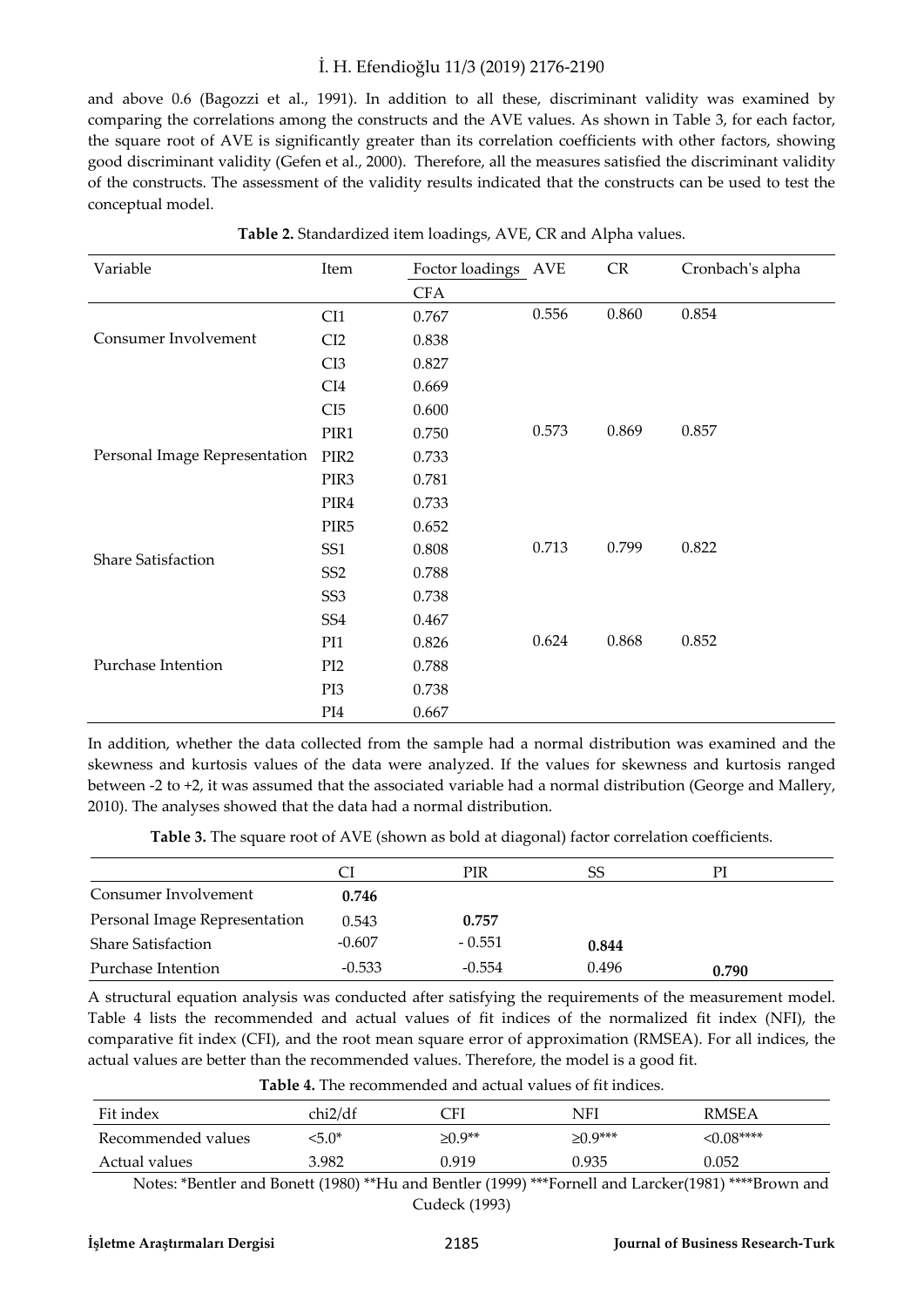### *5.2. Structural model*

While testing the study hypotheses, the structural equation model was utilized by using SPSS and AMOS. Whether the variables which were put forward first had sufficient model fit values was examined. These values were found to be within the appropriate range as shown in Table 4. The hypothesis tests examined the effect of "consumer involvement", "personal image representation" and "share satisfaction", which are the sub-dimensions of conspicuous consumption on social media, on purchasing intention. Table 5 lists the path coefficients and their significance. The results in Table 5 show that consumer involvement (β=0.646, p≤0.001), personal image representation (β=0.258, p≤001) and share satisfaction (β=0.166, p≤0.001) were having a positive and significant impact on purchasing intention. Therefore, H1, H2 and H3 were supported.

|  |  |  |  | Table 5. Hypothesis results. |  |
|--|--|--|--|------------------------------|--|
|--|--|--|--|------------------------------|--|

|                                                                |                      |            | Supported or |
|----------------------------------------------------------------|----------------------|------------|--------------|
| Structural paths                                               | Hypothesis Estimates |            | not          |
| Consumer Involvement $\rightarrow$ Purchase Intention          | H1                   | $0.646***$ | Yes          |
| Personal Image Representation $\rightarrow$ Purchase Intention | H2                   | $0.258***$ | Yes          |
| Share Satisfaction $\rightarrow$ Purchase Intention            | H3                   | $0.166***$ | Yes          |

Notes: \*\*\*p < 0.001

### **6. Discussion**

In parallel with the spread of internet use in the last decade, social media has become indispensable in our lives. However, people have begun displaying themselves as being more prestigious and wealthy on social media; they even tend to leave an impression that they consume conspicuous products and services. In that sense, this study aims to determine whether a tendency to conspicuous consumption on social media shares affects purchasing intention. In this study, a research model was developed to examine the factors influencing purchasing intention; and the proposed model was tested with a structural equality model. Thus, the data received from the participants was analyzed and the results were interpreted.

#### *6.1. Theoretical implications*

This study makes various theoretical contributions in terms of understanding the impact of consumption tendencies on social media on purchasing intention. First of all, consumer involvement positively affects purchasing intention in accordance with hypothesis H1. This shows that social media sharing of products and services for which one has a high level of interest has an impact on purchasing intention. Positive motivation displayed towards a certain stimulus from social media shares gives purchasing ideas prominence. Accordingly, the hypothesis result resembles the findings in the studies of Armağan and Gider (2017), Çetin and Kumkale (2016), Koçak (2017), Orel et al. (2017) and Sherman et al. (1997). According to hypothesis H2, personal image representation positively affects purchasing intention. Individuals began to display their lifestyle including their belongings, the places they visit, the foods they consume, and their leisure activities to other individuals through social media. Through such behavior on social media, individuals reflect their social status and the social class to which they belong. Therefore, individuals want to create an image which differentiates them from others. Accordingly, the hypothesis result resembles the findings in the studies of Bayuk and Öz (2018), İlhan and Uğurhan (2019), Ural and Hallumoğlu (2018) and Ünal et al. (2019). According to hypothesis H3, share satisfaction positively affects purchasing intention. It was seen that when people's shares receive likes, people's self-confidence is accordingly boosted. This resembles the findings in the studies of Boğa and Başçı (2016), Can (2017), Koç (2015) and Sabuncuoğlu (2015), Taylor and Strutton (2016) and Van Dijck (2013).

# *6.2. Practical implications*

Veblen's *The Leisure Class Theory* has a similar content today; yet, it is brought to life through a new channel, which is social media. An individual's desire to define themselves as one who enjoys a luxury lifestyle and wealth as well as the realization of this effort as a representation through the symbolic meanings of brands have created new opportunities for luxury brands and companies. Based on the results of this experimental study, several managerial inferences have been obtained. The study has revealed that those who share on social media can consume to influence others or to show off, and are affected by each other. In particular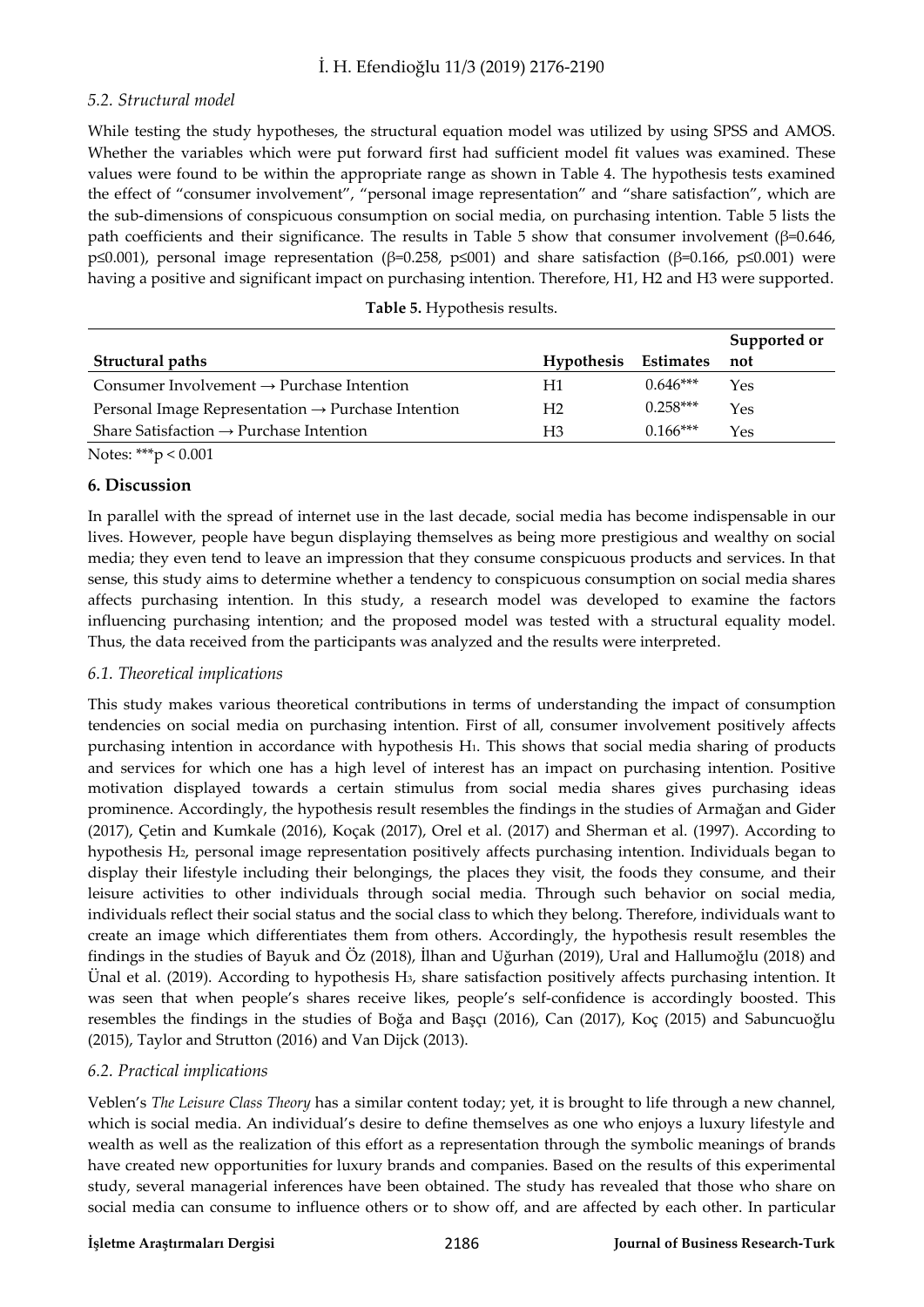luxury brands that want to increase the purchasing intentions of consumers can properly identify the personal interest levels of social media users and can develop their strategies accordingly. Consequently, companies interacting on social media with consumers can organize campaigns that stimulate social media shares by using popular venues; and thus, may positively affect the purchasing intention of individuals. In light of the findings of this study, companies are recommended to focus on professional shares on social media that are able to attract the attention of consumers and motivate them to share the information with their friends.

# **7. Conclusion**

Consumption can be defined as satisfying human desires and needs with goods and services produced in exchange for a certain price. The meanings attributed to consumption have also changed over the years. Consumption has become an activity not only for meeting the biological needs of people, but also for people who want to have a place in society and acquire a certain status. Veblen argued that consumption has a conspicuous dimension and introduced the concept of conspicuous consumption to the literature. Consumers performing conspicuous consumption also benefit from the social status, prestige and reputation that the products/services have earned them by talking within their social circles about the products or services they use. Today social media is one of the practical platforms for conspicuous consumption. In this sense, other individuals following those involved in conspicuous consumption on social media are able to take them as examples and are influenced by the consumption behaviors of these leaders of opinion and are therefore able to imitate what they have. In addition, the study revealed that sharing in order to gain appreciation and social status is also observed in lower income groups.

# *7.1. Limitations and future research*

Since the sample used in the study consisted of social media users living in Gaziantep in Turkey, the results cannot be generalized to other social media users. Therefore, a study with a wider and more comprehensive sample should produce more detailed results and will be more useful. The following recommendations may be presented as suggestions to marketing academics working on social media, conspicuous consumption tendencies and consumer behavior as well as to many companies that interact with consumers on social media. In addition, a study could be carried out with participants using different social media platforms such as YouTube, Facebook, Instagram and Twitter. In this case, it would be possible to compare the trends in conspicuous consumption on social media among users of different social media platforms and also to analyze the purchasing intentions of consumers from multiple angles by employing a variety of disciplines.

#### **References**

- Adalı Aydın, G. (2018). Gösterişçi Tüketim ve Reklam İlişkisi: Akıllı Telefon Reklamları Üzerine Bir Değerlendirme. *İletişim Kuram ve Araştırma Dergisi*, (46), 123–140.
- Ajzen, I. (1991). The Theory of Planned Behaviour. *Organizational Behaviour and Human Decision Processes*, *50*, 179–211.
- Aksoy, H., & Gür, A. (2018). Üniversite Öğrencilerinin Sosyal Medya Reklamlarına İlişkin Algılarının Satın Alma Niyeti Üzerindeki Etkisi: Gaziantep Üniversitesi Örneği. *C.Ü. İktisadi ve İdari Bilimler Dergisi*, *19*(1), 129–148.
- Armağan, E., & Gider, A. (2017). Tüketici Marka İlginliği İle Tekrar Satın Alma Niyeti Arasındaki İlişki: Genç Tüketicilerde Cep Telefonu Örneği. *Journal of Business Research Turk*, *9*(4), 692–712.
- Bagozzi, R., Yi, Y., & Phillips, L. (1991). Assessing construct validity in organizational research. *Administrative science quarterly*, 421-458.
- Bayuk, N., & Öz, A. (2018). Sosyal Medya Ortamında Gösterişçi Tüketimin Sergilenmesi. *Journal of Social And Humanities Sciences Research (JSHSR)*, *5*(27), 2846–2861.
- Bentler, P. M., & Bonett, D. G. (1980). Significance tests and goodness of fit in the analysis of covariance structures. Psychological bulletin, 88(3), 588.
- Boğa, Ö., & Başcı, A. (2016). Ağızdan Ağıza Pazarlamanın Gösterişçi Tüketim Üzerine Etkisi. *Marmara*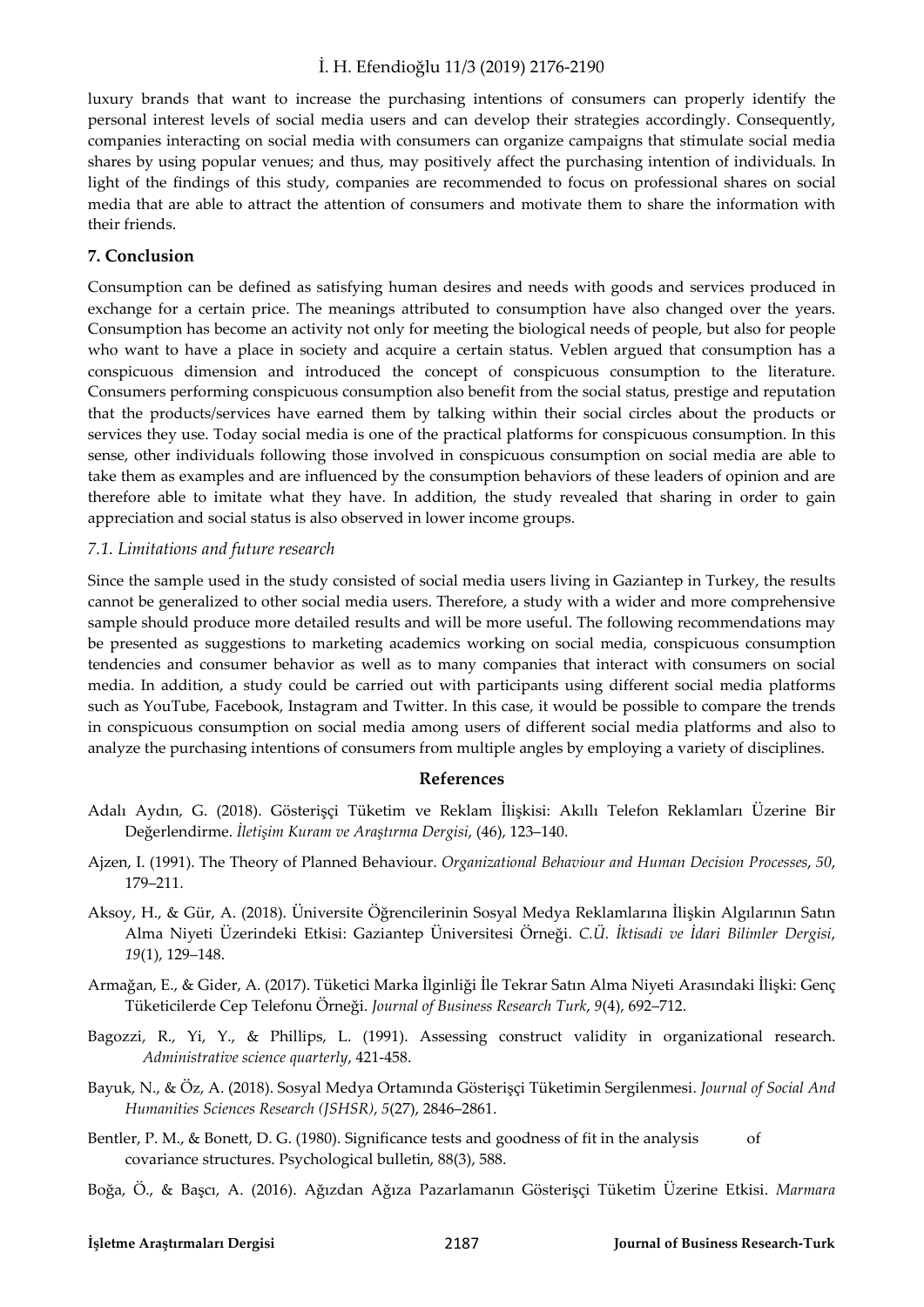*Üniversitesi Öneri Dergisi*, *12*(45), 463–489. https://doi.org/10.14783/od.v12i45.1000020022

- Browne, M. W., & Cudeck, R. (1993). Alternative ways of assessing model fit. Sage focuseditions, 154, 136- 136.
- Can, L. (2017). Sosyal Medya Pazarlaması Kanalı Olarak Instagram® Da Algılanan Sürü Davranışı ve Satın Alma Niyeti. *Akademik Bakış Uluslararası Hakemli Sosyal Bilimler Dergisi*, (59), 208–220.
- Chen, J., Aung, M., Zhou, L., & Kanetkar, V. (2005). Chinese ethnic identification and conspicuous consumption: Are there moderators or mediators effect of acculturation dimensions?. *Journal of International Consumer Marketing*, 17(2-3), 117-136.
- Çelebi, D., & Pırnar, İ. (2017). Lüks Pazarlama ve Lüks Pazarlama'nın Sosyal Medya Üzerindeki Yansımaları: Vakko Örneği. *Uluslararası İktisadi ve İdari İncelemeler Dergisi*, 365–376. https://doi.org/10.18092/ulikidince.323549
- Çetin, O., & Kumkale, İ. (2016). Sosyal Medya Kullanım Düzeyi ve Satın Alma Niyeti Arasındaki İlişkide Faydacı Motivasyonun Aracı Etkisi. *Balkan and Near Eastern Journal of Social Sciences Balkan ve Yakın Doğu Sosyal Bilimler Dergisi Çetin ve Kumkale*, *2*(4), 90–101.
- Chaudhuri, H., Mazumdar, S., & Ghoshal, A. (2011). Conspicuous consumption orientation: Conceptualisation, scale development and validation. *Journal of Consumer Behaviour*. https://doi.org/10.1002/cb.364
- Çiftyildiz, S., & Sütütemiz, N. (2011). Prestijli Otomobil Markalarinda Lüks Algilamasinin Satin Alma İstekliliğine Etkisi: İstanbul ve Sakarya Örneği. E*lektronik Sosyal Bilimler Dergisi*, 10(38), 229-244.
- Cop, R., & Gülez, N. (2016). Üç Kuşak Kadin Tüketicinin Lüks Marka Taklitlerini Satin Almaya Yönlendiren Faktörler. *Balkan Sosyal Bilimler Dergisi*, 5(10), 48-63.
- Deloitte. (2018). Türkiye'de Lüks Sektörü: Lüksün Yükselişi. https://www2.deloitte.com/content/dam/Deloitte/tr/Documents/consumer-business/turkiyede-lukssektoru-luksun-yukselisi.pdf (Date of access: 21.07.2019)
- Dodds, W.(1991). In search of value: How price and store name information influence buyers' product perceptions. *Journal of Consumer Marketing*, *8*(2), 15–24. https://doi.org/10.1108/07363769110034974
- Durmaz, Y. (2008). *Tüketici Davranışı*. Ankara, Detay Yayıncılık.
- Ekşi, O., and Candan, B.(2018) The Effect Of Lıfestyle On Conspıcuous Consumptıon, *Current Debates In Busıness Studıes*, Chapter 2, 108-120
- Erbaş, S. (2016). Tüketici İlginliği Bağlamında Marka Sadakati: Dayanıklı Tüketim Mallarına Yönelik Örnek Bir Çalışma. In *Suleyman Demirel University The Journal of Faculty of Economics and Administrative Sciences* (Vol. 21).
- Featherstone, M. (2013). *Postmodernizm ve Tüketim Kültürü*. İstanbul, Ayrıntı.
- Fornell, C., & Larcker, D. (1981). Structural equation models with unobservable variables and measurement error: Algebra and statistics.
- Gale, W., & Scholz, J. (1994). Intergenerational transfers and the accumulation of wealth. *Journal of Economic Perspectives*, *8*(4), 145–160.
- Gefen, D., Straub, D., & Boudreau, M. (2000). Structural equation modeling and regression: Guidelines for research practice. *Communications of the association for information systems*, *4*(1), 7.
- George, D., ve Mallery, P. (2010). *SPSS for Windows step by step. A simple study guide and reference*. ABD, Allyn ve Bacon.
- Gerbing, D., & Anderson, J. (1988). An updated paradigm for scale development incorporating unidimensionality and its assessment. Journal of marketing research, 25(2), 186-192.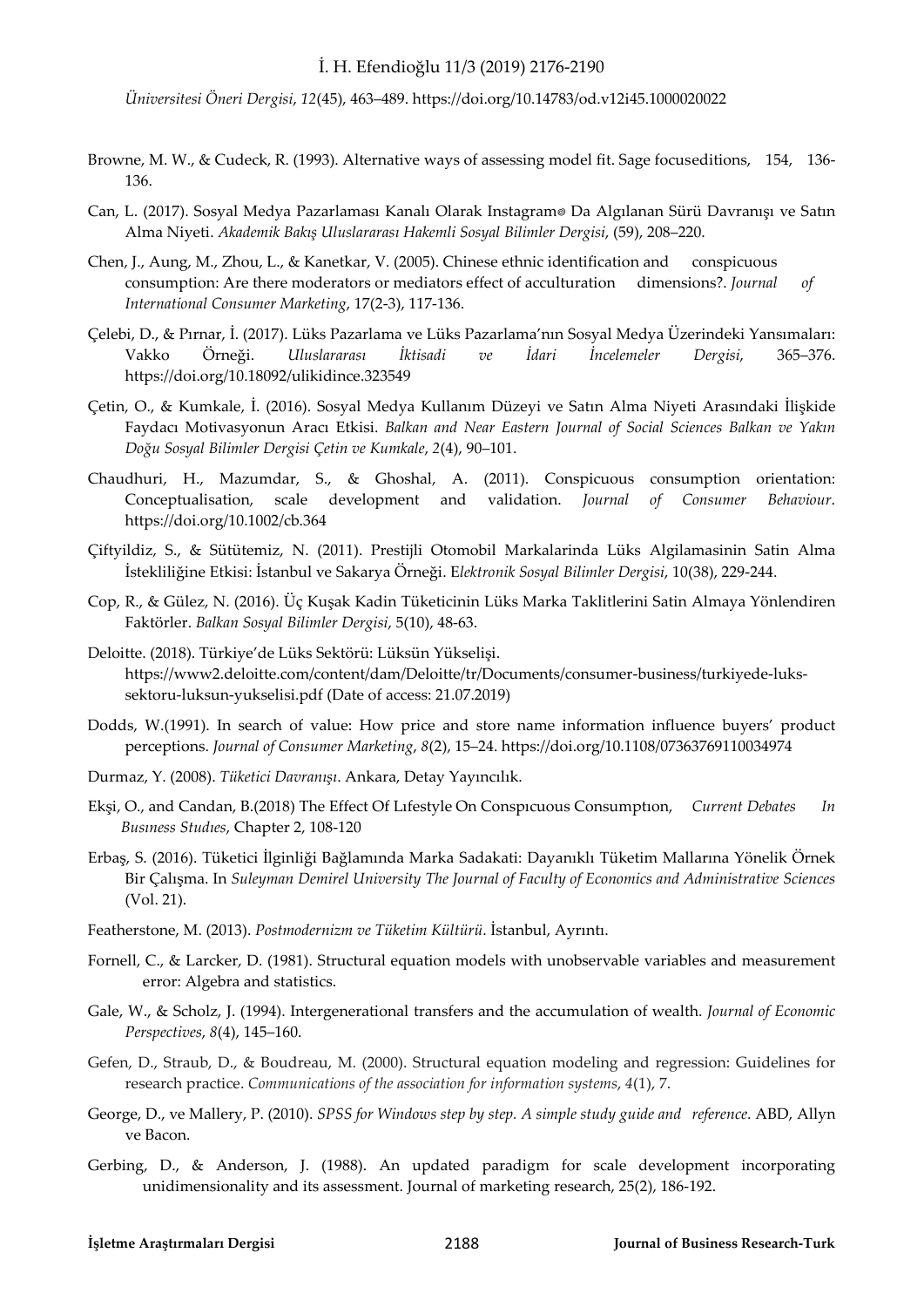- GlobalWebIndex. (2019). The Luxury Market in 2019: What Brands Should Know, https://blog.globalwebindex.com/chart-of-the-week/luxury-market-2019. (Date of access: 21.07.2019)
- Güleç, C. (2015). Thorstein Veblen ve gösterişçi tüketim kavramı. *Erciyes Üniversitesi Sosyal Bilimler Enstitüsü Dergisi*, *1*(38), 62–82.
- Güner Koçak, P. (2017). Gösterişçi Tüketim Üzerine Teorik ve Uygulamalı Bir Çalışma: Pamukkale Üniversitesi Örneği. *Erciyes Üniversitesi Sosyal Bilimler Enstitüsü Dergisi*, *XLIII*(2), 79–112.
- Hair, J. F., Black, W., Babin, B., Anderson, R., & Tatham, R. (2006). *Multivariate statistics*. NJ, Pearson Prentice Hall
- Hız, G. (2011). Gösterişçi Tüketim Eğilimi Üzerine Bir Alan Araştırması (Muğla Örneği). *Organizasyon ve Yönetim Bilimleri Dergisi*, 3(2), 117-128.
- Hollebeek, L., Jaeger, S., Brodie, R., & Balemi, A. (2007). The influence of involvement on purchase intention for new world wine. *Food Quality and Preference*, *18*(8), 1033–1049.
- Hu, L. T., & Bentler, P. M. (1999). Cutoff criteria for fit indexes in covariance structure analysis: Conventional criteria versus new alternatives. Structural equation modeling: a multidisciplinary journal, 6(1), 1-55. https://doi.org/10.1080/10705519909540118
- Husic, M., & Cicic, M. (2009). Luxury consumption factors. *Journal of Fashion Marketing and Management: An International Journal*, *13*(2), 231–245.
- İlhan, T., & Uğurhan, Y. (2019). Sosyal Medyada Gösteriş Tüketimi Eğilimi Ölçeği Geliştirme Çalışması. *Gümüşhane Üniversitesi İletişim Fakültesi Elektronik Dergisi*, *7*(1), 28–60. https://doi.org/10.19145/egifder.440188
- Jiang, Z., Chan, J., Tan, B., & Chua, W. (2010). Effects of interactivity on website involvement and purchase intention. *Journal of the Association for Information Systems*, *11*(1), 1.
- Kemp, S. (2019). People Spend 1/7 of Their Waking Lives on Social Media. https://blog.hootsuite.com/simonkemp-social-media/ (Date of access: 13.07.2019)
- Kline, R. (2005). *Principles and practice of structural equation modeling 2nd ed*. New York, Guilford.
- Koç, E. (2015). Tüketici davranışı ve pazarlama stratejileri. Ankara: Seçkin Yayıncılık
- Marcoux J., Filiatrault P & Cheron E. 1997. The attitudes underlying preferences of young urban educated polish consumers towards products made in western countries. *Journal of International Consumer Marketing*. 9(4): 5–29
- Mitchell, A.(1981). The Dimensions of Advertising Involvement. *Advances in Consumer Research*, *8*, 25–30.
- Nunnally, J., & Bernstein, I.(1994). Validity. *Psychometric theory*, 3, 99-132.
- O'cass, A., & McEwen, H. (2004). Exploring consumer status and conspicuous consumption. *Journal of Consumer Behaviour: An International Research Review*, 4(1), 25-39.
- Orel, F., Bozdemir, M., & Demirkılıç, N. (2017). Tüketim Değerleri, Satin Alma Niyeti ve Satin Alma Davranışı Arasindaki İlişkilerin İncelenmesi: Fonksiyonel Gidalar Üzerine Bir Çalişma. Çukurova Üniversitesi Sosyal Bilimler Enstitüsü Dergisi, 26(3), 241-256.
- Özdemir, N., & İnanç Sabuncuoğlu, A. (2018). Gençlerin Gösteriş Tüketimi Eğilimleri Üzerine Bir Alan Araştırması: Konya Örneği. *Halkla İlişkiler ve Reklam Çalışmaları E-Dergisi*, *1*(2), 6–19.
- Park, D., Lee, J., & Han, I. (2007). The effect of on-line consumer reviews on consumer purchasing intention: The moderating role of involvement. *International Journal of Electronic Commerce*, *11*(4), 125–148. https://doi.org/https://doi.org/10.2753/JEC1086-4415110405
- Ruvio, A., Shoham, A., & Makovec Brenčič, M. (2008). Consumers' need for uniqueness: short-form scale development and cross-cultural validation. *International Marketing Review*, 25(1), 33-53.
- Sabuncuoğlu, A. (2015). Sosyal Medyanın Bir Gösteriş Tüketimi Mecrası Olarak Kullanımı. *The Online Journal*